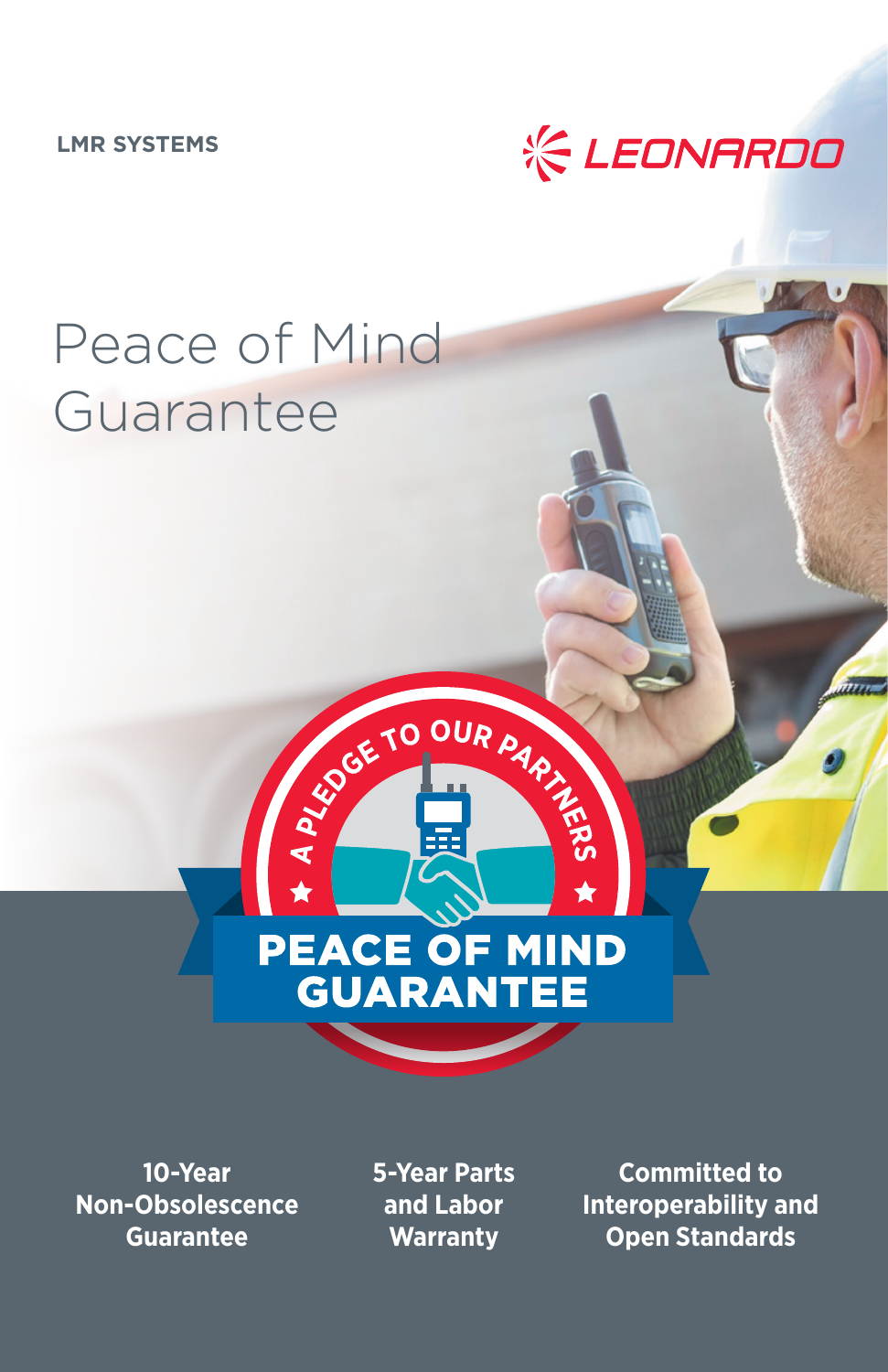#### **Who We Are**

Leonardo is one of the top ten players in the world in Aerospace, Defense and Security, with revenues of \$12 billion and a team of 46,000 employees, including 6,500 in the U.S. We have a strong industrial footprint in Italy, the U.S. and U.K. We are a partner of choice for governments, institutions and armed forces, as well as for private customers. We deliver products and integrated solutions based on cutting-edge technologies to strengthen global security and to protect people, infrastructures and information networks. We ensure that customers obtain the most value from our systems through innovative support and training services.

Leonardo is globally recognized as a leader in the design, engineering, manufacturing and commissioning of land mobile radio (LMR) critical communications systems. We provide secure, integrated, reliable and interoperable communications solutions for DMR, TETRA and P25 in over 50 countries, including the United States, Canada and Mexico. With over 100 years of experience, always hallmarked by innovation, we act as both a technology provider and system integrator to deliver turnkey solutions serving military, public safety and emergency services, civil protection agencies, transportation bodies, institutional customers, utilities and homeland security authorities. Our integration platforms, devices and applications satisfy our customers' most challenging requirements.

# **U.S.-based Land Mobile Radio Operations and Support**

Operating from Overland Park, Kansas, our engineers, technical experts, and logistics team are supporting North American LMR customers and resellers. From the "heartland," we manage system design, engineering, integration, installation and training. We provide 24/7 technical support, along with a robust inventory of finished goods and spare parts.

It is our goal to ensure our customers and partners obtain the most value from our systems through innovative support and training. Customer support and service is what separates us from the competition. From the proposal phase through ordering and installation to post commissioning support, you will not find a more dedicated group of professionals committed to customer success than the Leonardo Team.

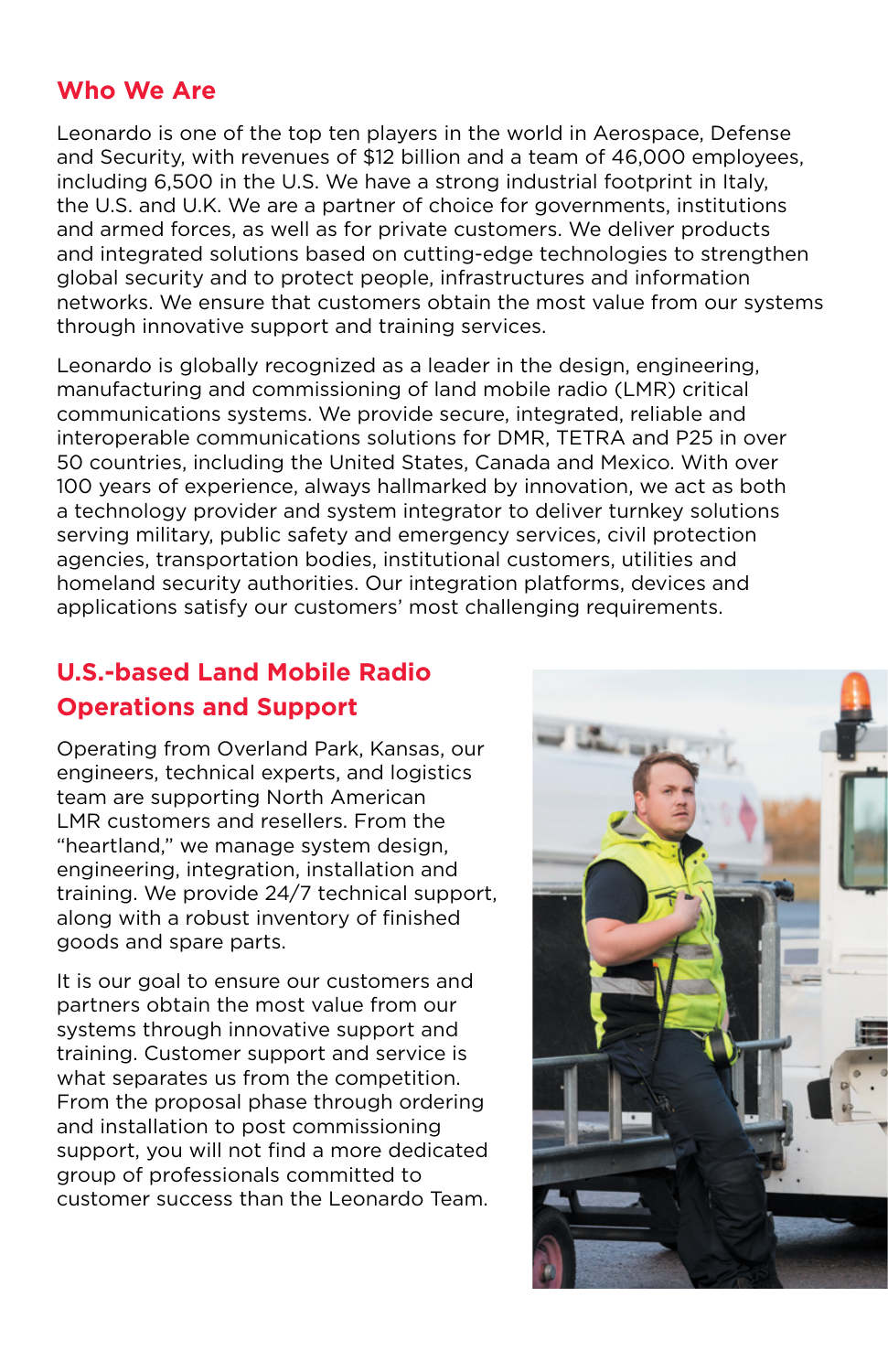# **LEONARDO'S PEACE OF MIND GUARANTEE**

#### **10 Year Non-Obsolescence Guarantee**

Many manufacturers, to boost sales and raise profits, rely on planned obsolescence which forces customers into purchasing costly upgrades or, more likely, a completely new system. This is enormously frustrating to customers and represents a hidden cost to total ownership.

At Leonardo, we have a much different philosophy. We believe that customers have the right to know that the system they purchase today will be operable and expandable for the next 10 years of ownership. Therefore, Leonardo is offering a 10-year Non-Obsolesce Guarantee on our products.

During the first 10 years of ownership, we guarantee forwards and backwards compatibility on our solutions. If a customer needs to expand their system, or if a base station fails and cannot be repaired, we will guarantee that the new base station will be compatible with the existing system in place—or we will replace all the base stations at our cost.

We want our customers to have peace of mind that when purchasing a Leonardo solution, they are also getting a long-term partner committed to their success that goes far beyond industry standards to keep you operational. Your mission is our mission!

### **5-Year Parts & Labor Warranty**

Leonardo's commitment to total customer peace of mind extends to our 5-year parts and labor warranty. All Leonardo base stations purchased in the United States are warrantied for a period of five (5) years from the purchase date against defects in materials and workmanship—the best in the industry! It is two years more than industry standards and demonstrates our commitment to our customers and confidence in the quality of our product. In the event of failure, we will repair or replace your system with a new or reconditioned unit of the same or similar design at no cost.

#### **Leonardo is Committed to Interoperability And Open Standards**

Many manufacturers are notorious for limiting features of their base stations to preclude customers from purchasing from other manufacturers. They drive sales of their own products versus allowing customers to have the flexibility to select products they currently have or want.

Leonardo's philosophy is rooted in the strong belief that more choices translate to better value at better prices. As a founding member of the DMR association who believes strongly in open standards, we are fully committed to interoperability. We are an industry leader in the number of interoperability certifications—currently at 19 and growing. We strive to work with all industry manufacturers to ensure that our customers have the greatest flexibility in designing a complete critical communications solution with Leonardo's DMR infrastructure at the core.